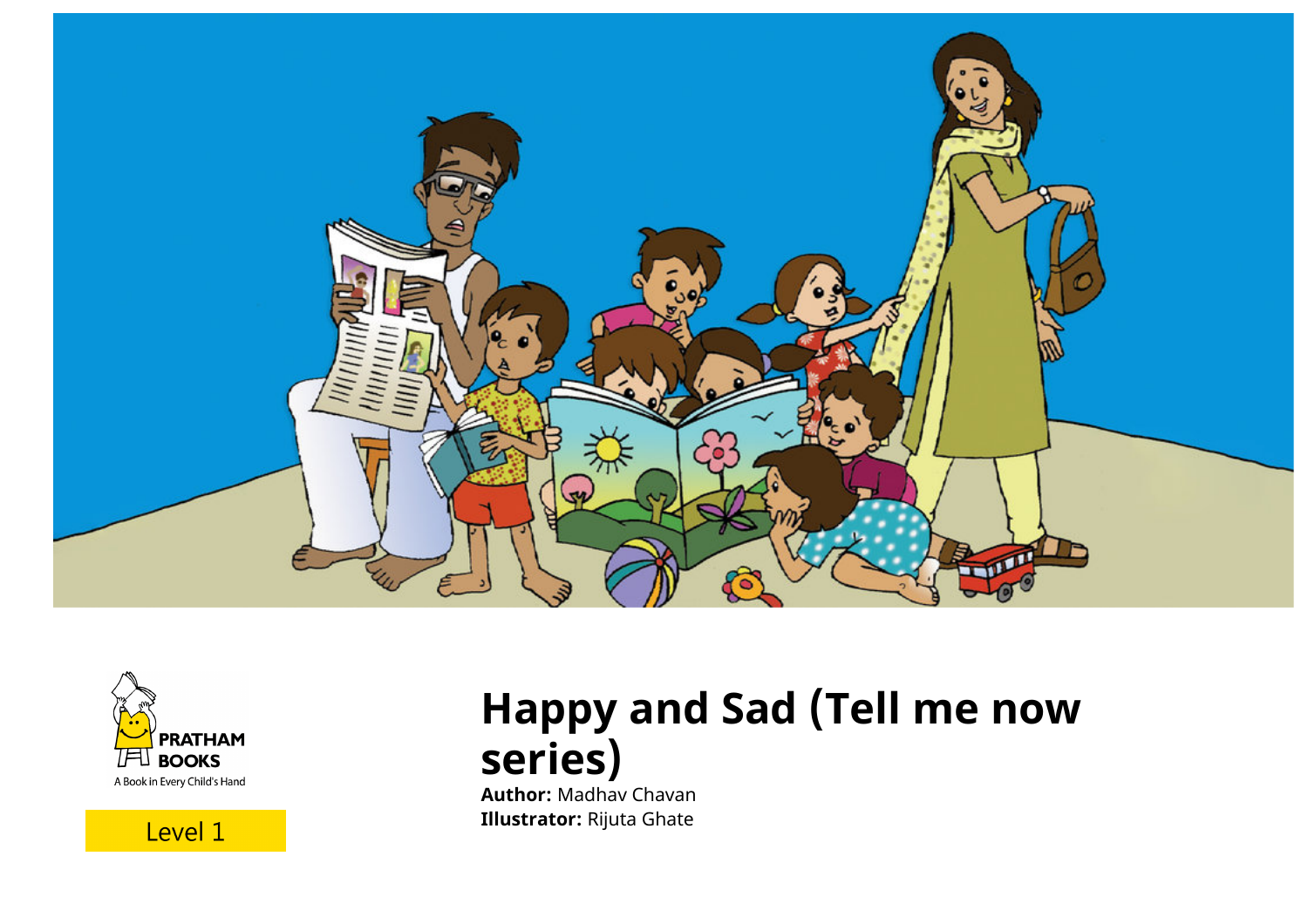

Why is the baby crying?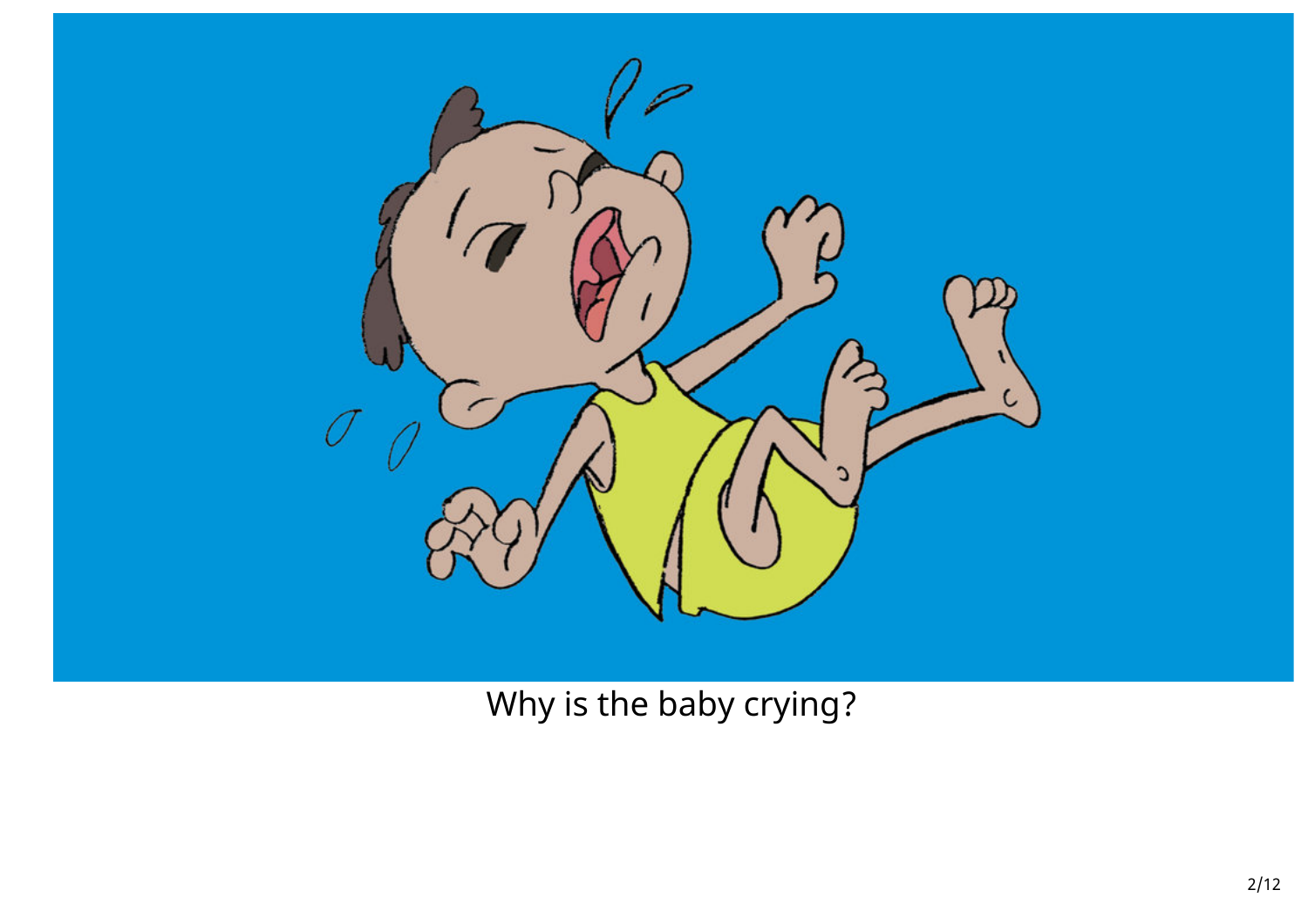

I think she is hungry.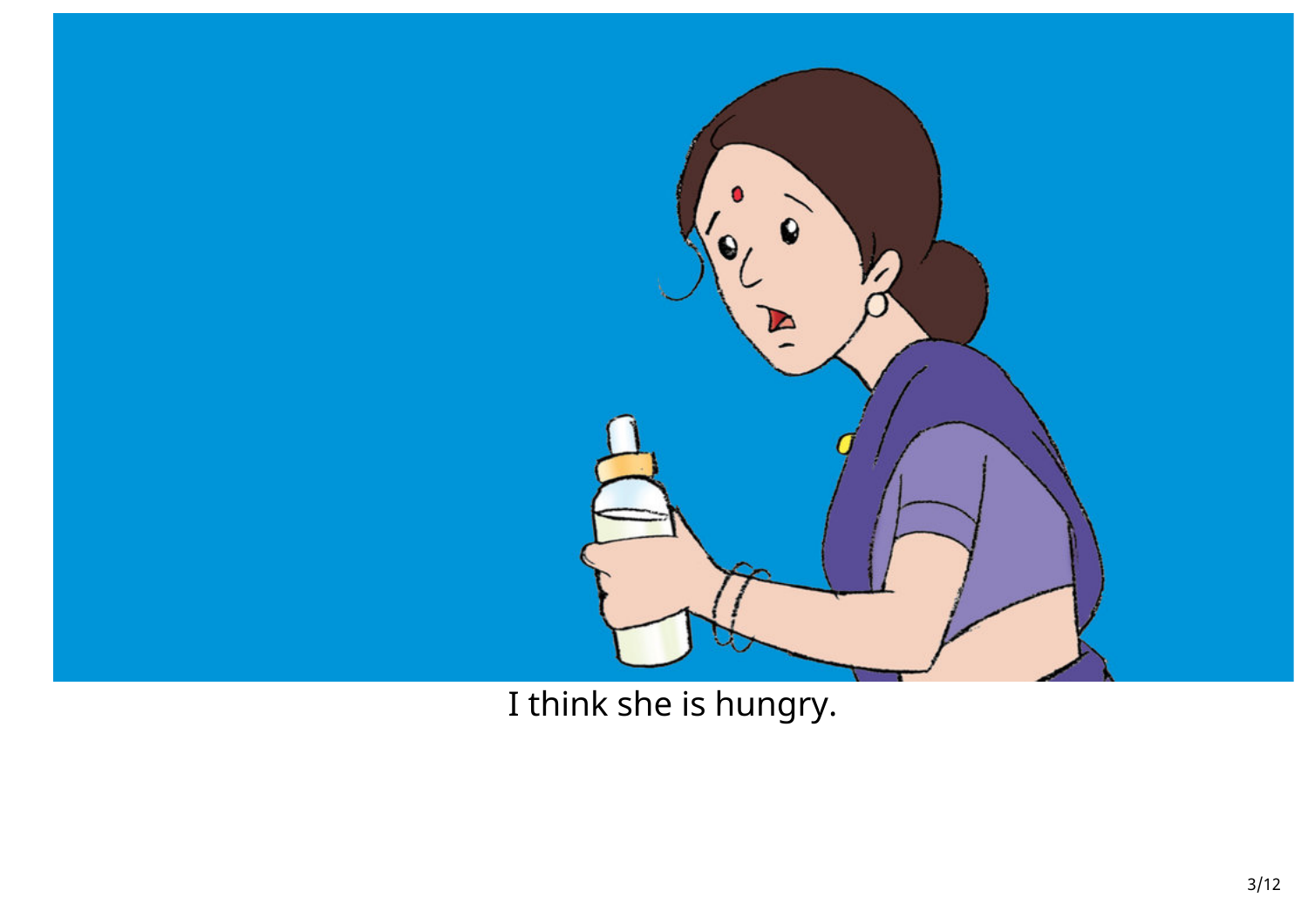

Why is the boy sad?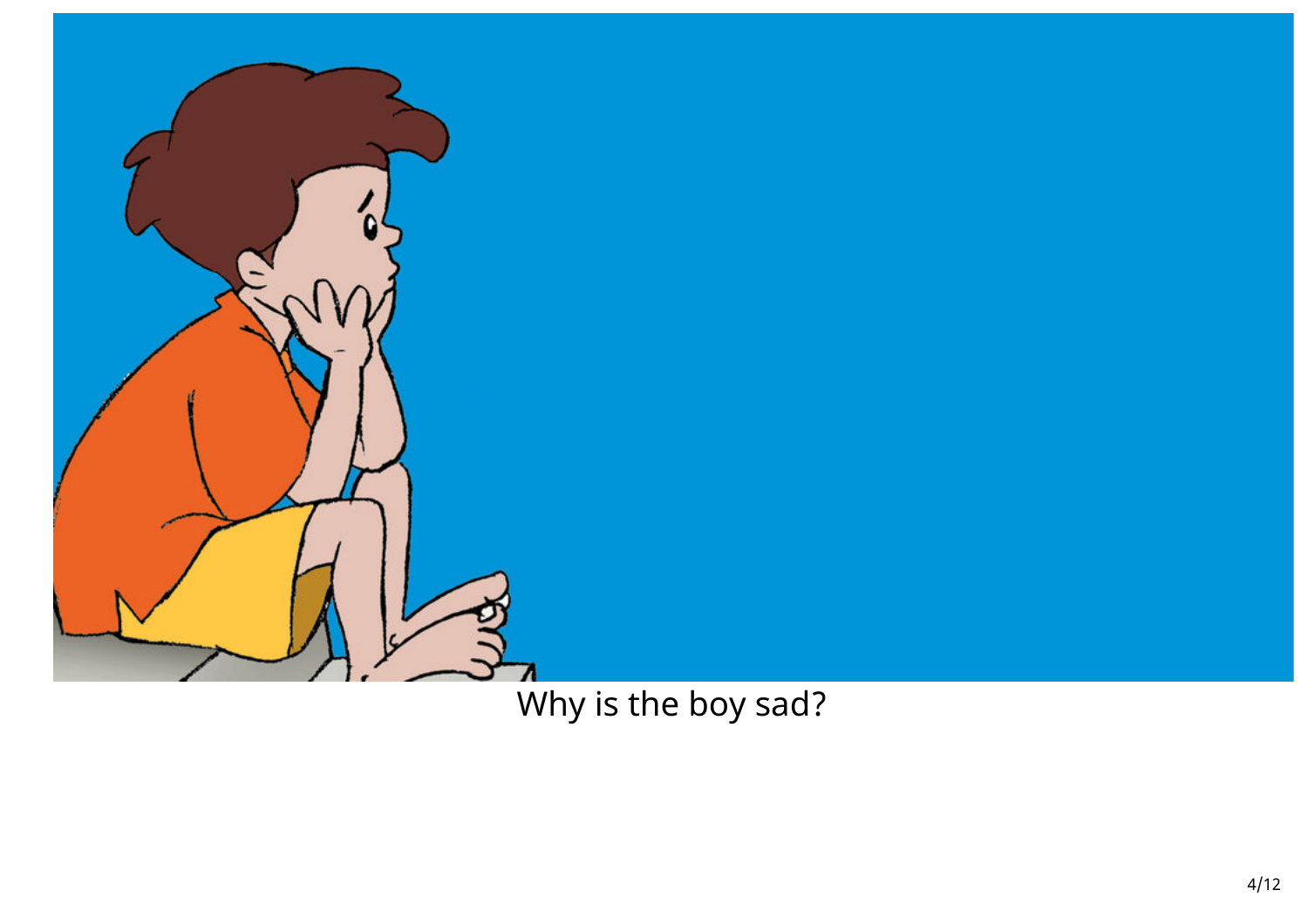

I think he is missing his father.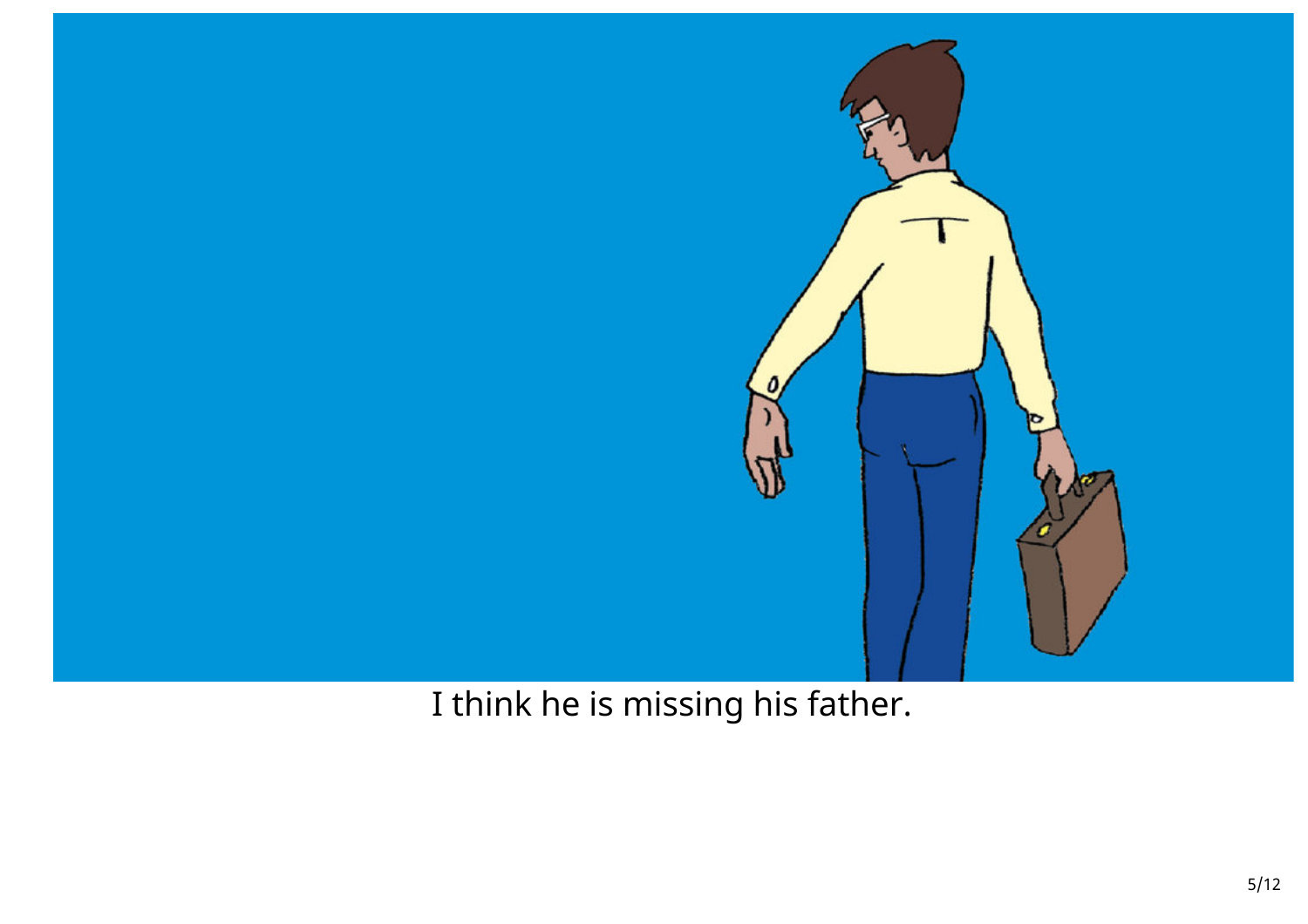

Why is the girl happy?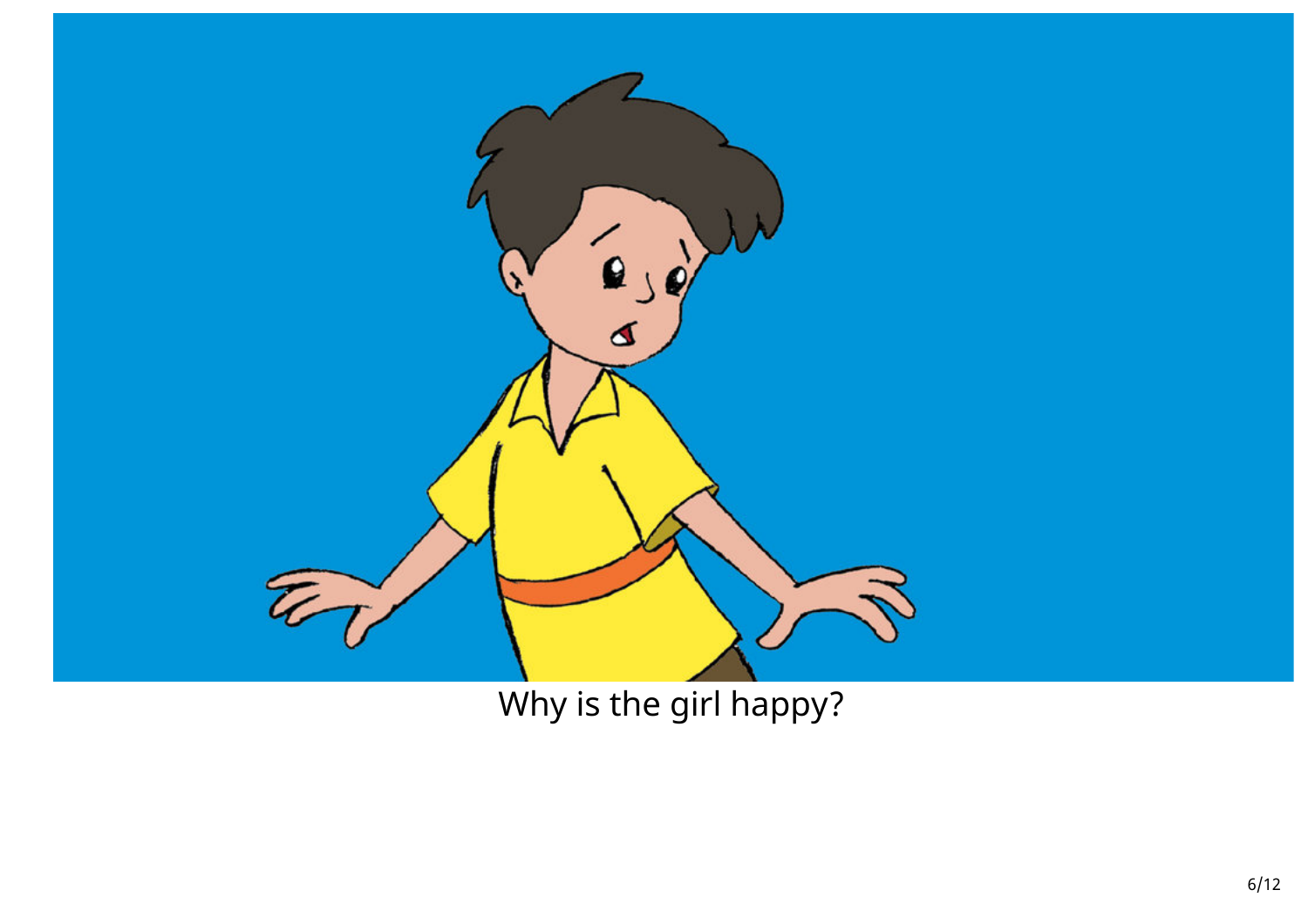

She has a new dress.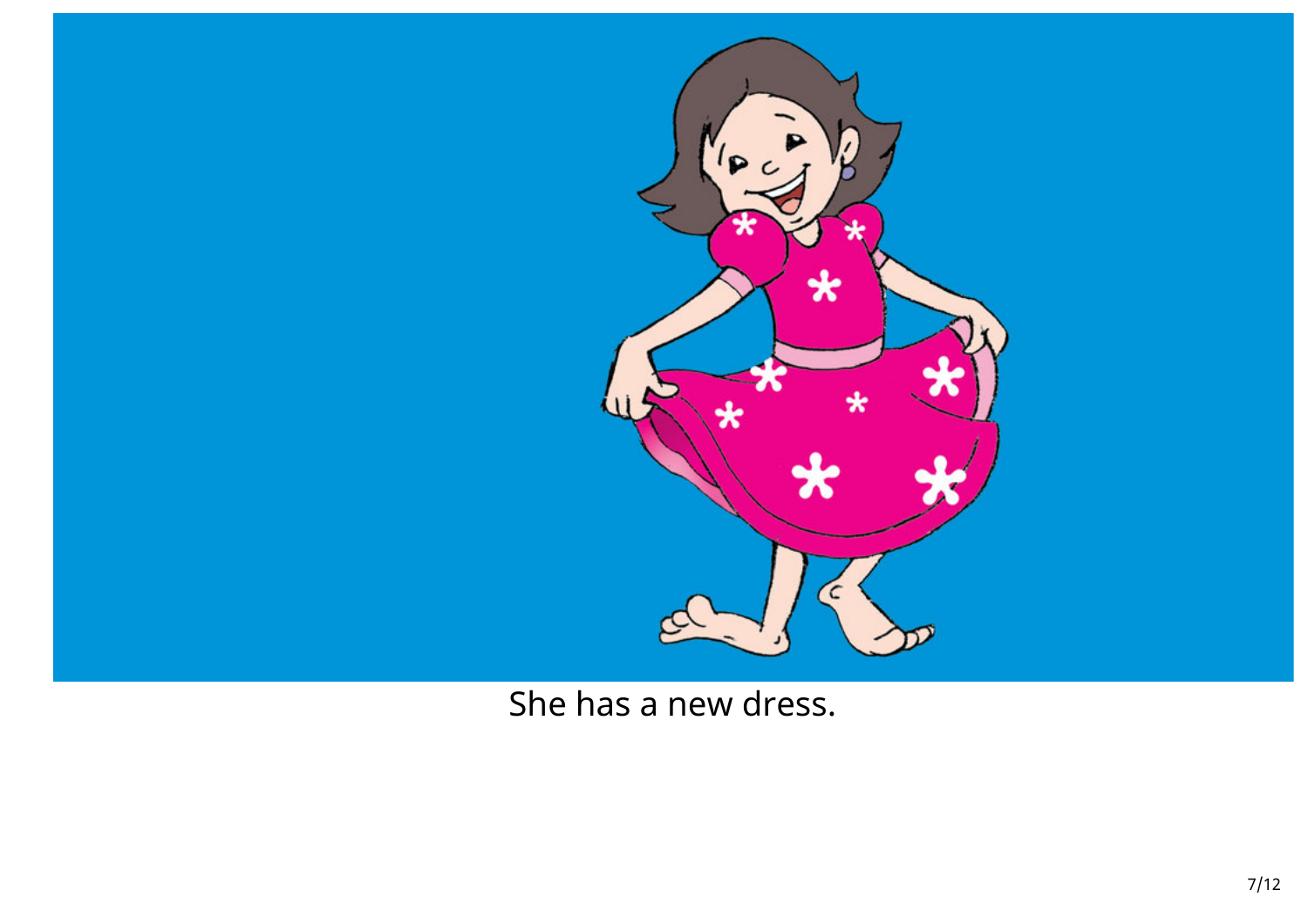

Why is the old man laughing?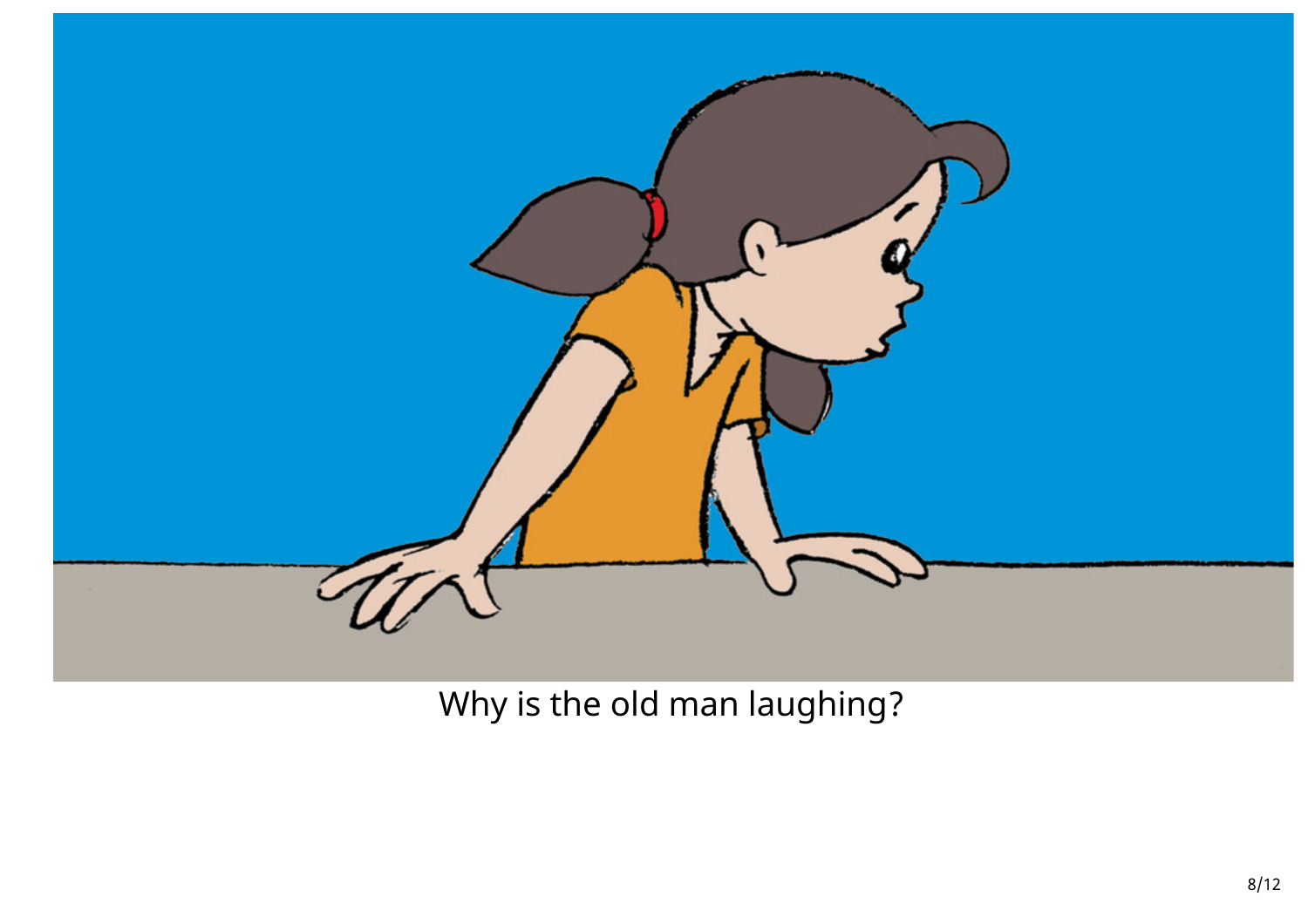

He read a good joke.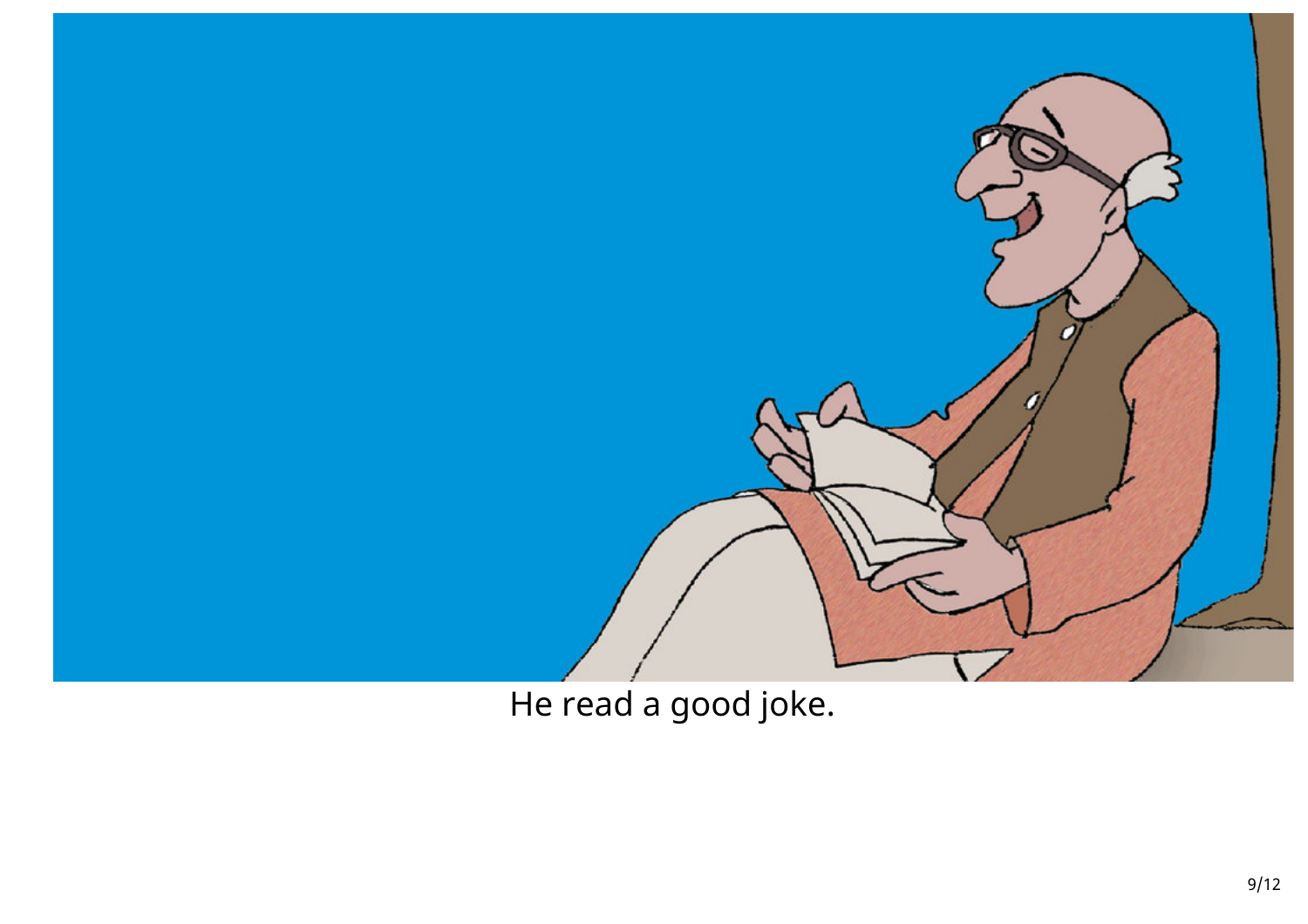

Why is the lady smiling?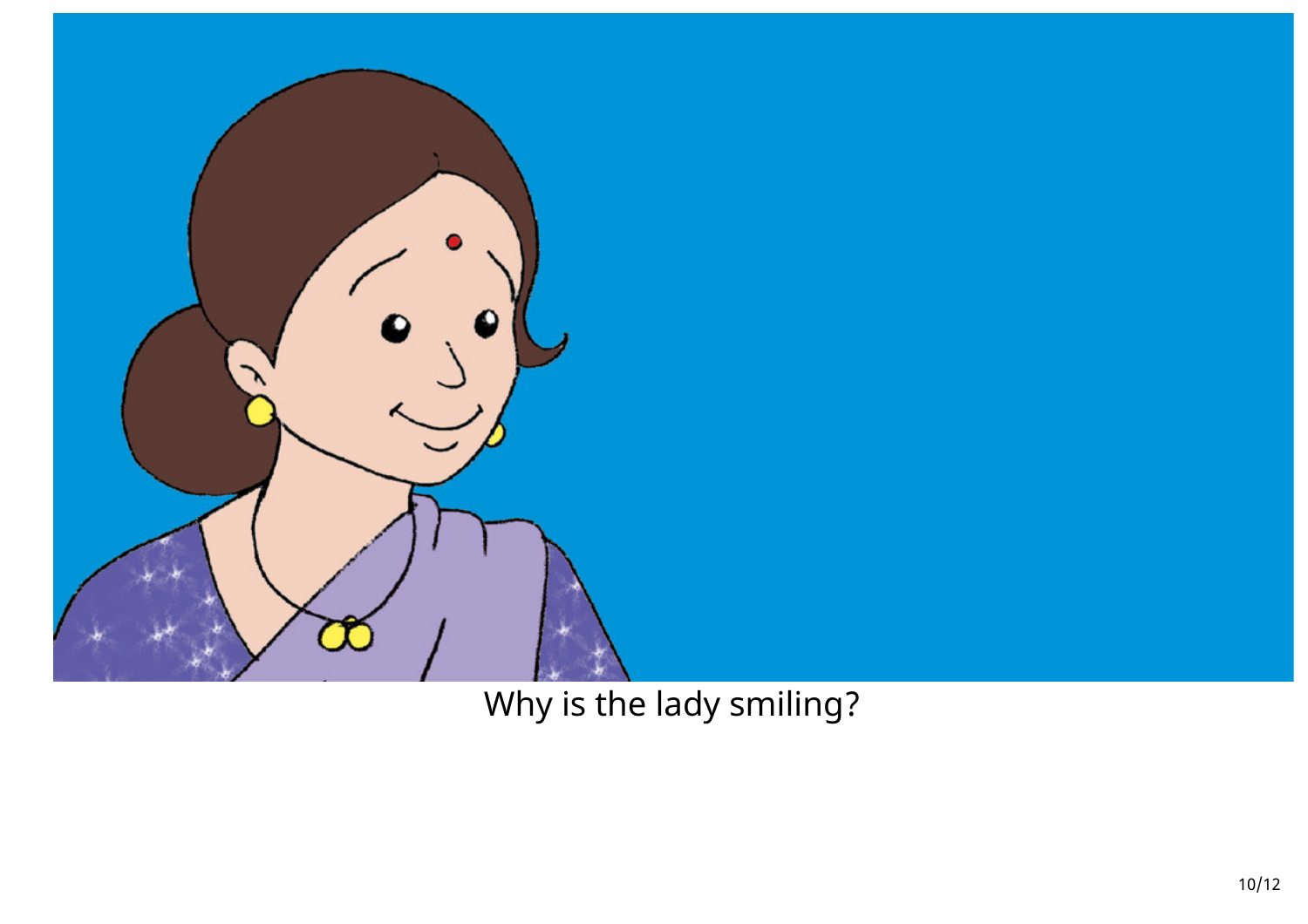

Her children are reading quietly.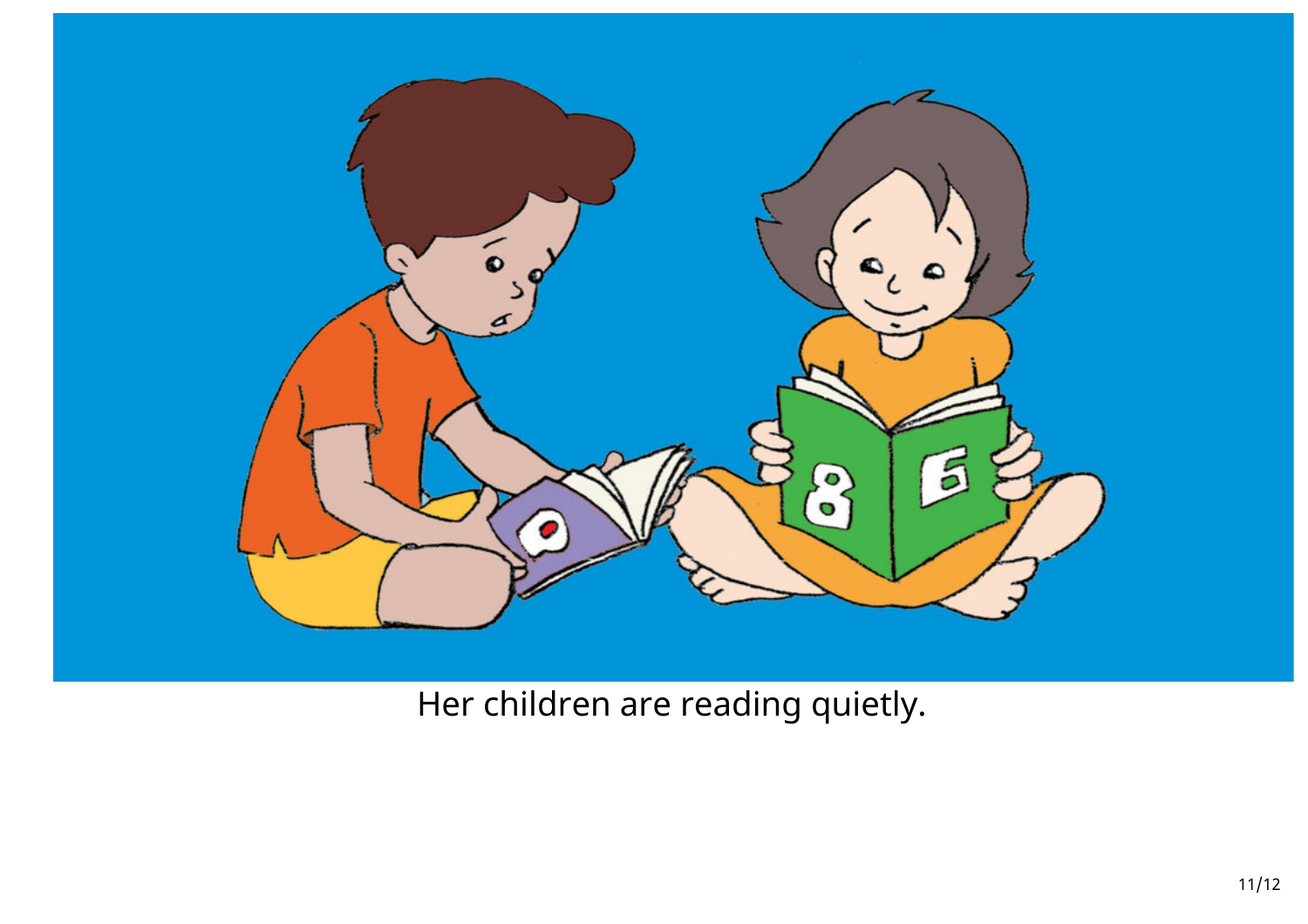

What is this lady feeling? I think she is feeling shy.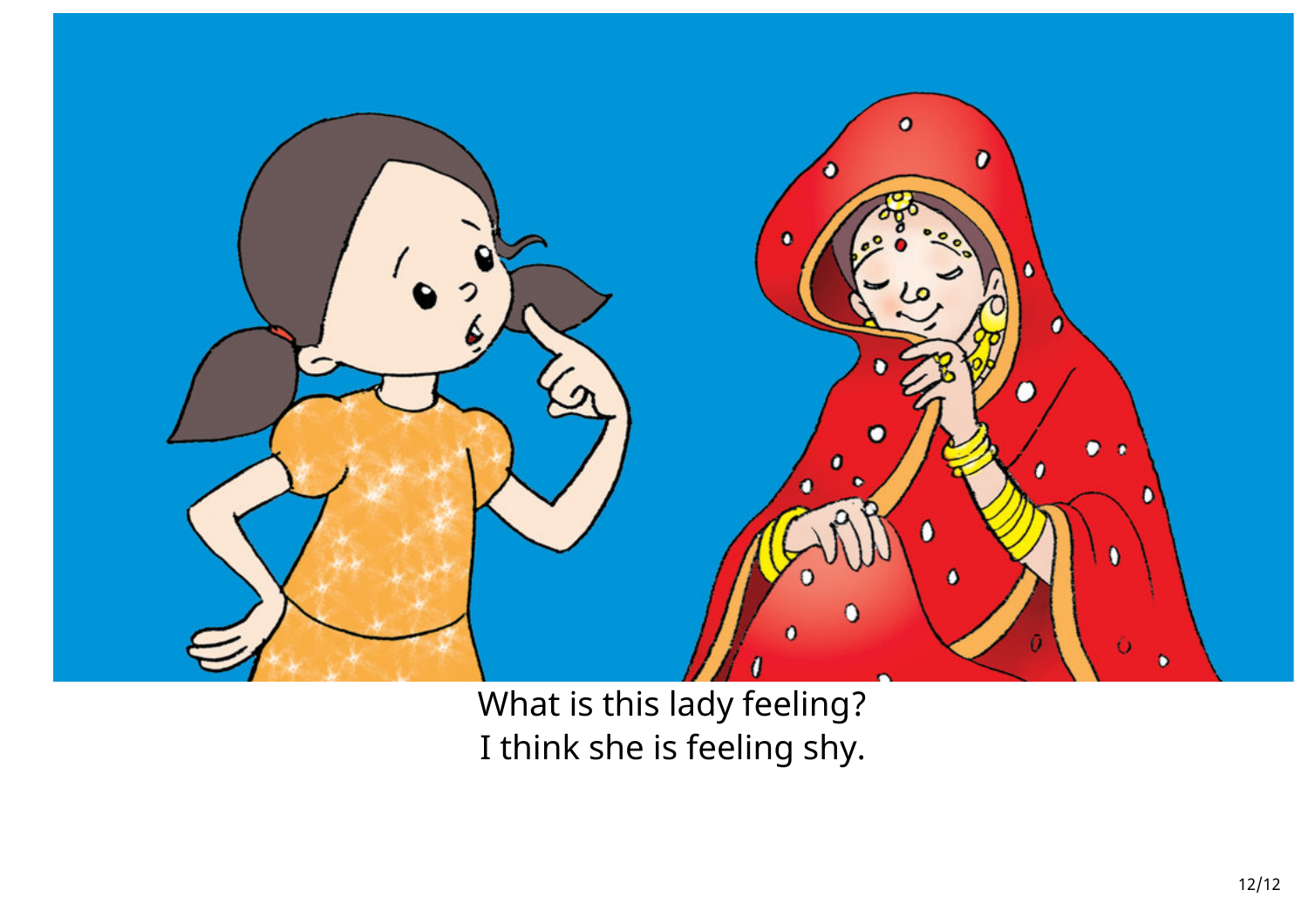

This book was made possible by Pratham Books' StoryWeaver platform. Content under Creative Commons licenses can be downloaded, translated and can even be used to create new stories ‐ provided you give appropriate credit, and indicate if changes were made. To know more about this, and the full terms of use and attribution, please visit the following [link](https://storyweaver.org.in/terms_and_conditions).

### Story Attribution:

This story: Happy and Sad (Tell me now series)is written by [Madhav](https://storyweaver.org.in/users/108-madhav-chavan) Chavan . © Pratham Books , 2004. Some rights reserved. Released under CC BY 4.0 license.

#### Other Credits:

This book has been published on StoryWeaver by Pratham Books. The development of the print version of this book has been supported by Dubai Creek Round Table, Dubai, U.A.E. Pratham Books is a not-for-profit organization that publishes books in multiple Indian languages to promote reading among children. www.prathambooks.org

#### Images Attributions:

Cover page: Family of [readers](https://storyweaver.org.in/illustrations/1020-family-of-readers), by Rijuta [Ghate](https://storyweaver.org.in/users/22-rijuta-ghate) © Pratham Books, 2004. Some rights reserved. Released under CC BY 4.0 license. Page 2: [Crying](https://storyweaver.org.in/illustrations/1021-crying-baby) baby, by Rijuta [Ghate](https://storyweaver.org.in/users/22-rijuta-ghate) © Pratham Books, 2004. Some rights reserved. Released under CC BY 4.0 license. Page 3: [Mother](https://storyweaver.org.in/illustrations/1022-mother-with-a-baby-s-milk-bottle) with a baby's milk bottle, by Rijuta [Ghate](https://storyweaver.org.in/users/22-rijuta-ghate) © Pratham Books, 2004. Some rights reserved. Released under CC BY 4.0 license. Page 4: A [sad](https://storyweaver.org.in/illustrations/1023-a-sad-boy) boy, by Rijuta [Ghate](https://storyweaver.org.in/users/22-rijuta-ghate) © Pratham Books, 2004. Some rights reserved. Released under CC BY 4.0 license. Page 5: A man with his [suitcase](https://storyweaver.org.in/illustrations/1024-a-man-with-his-suitcase) by Rijuta [Ghate](https://storyweaver.org.in/users/22-rijuta-ghate) © Pratham Books, 2004. Some rights reserved. Released under CC BY 4.0 license. Page 6: Boy looking [surprised](https://storyweaver.org.in/illustrations/1025-boy-looking-surprised), by Rijuta [Ghate](https://storyweaver.org.in/users/22-rijuta-ghate) © Pratham Books, 2004. Some rights reserved. Released under CC BY 4.0 license. Page 7: [Smiling](https://storyweaver.org.in/illustrations/1026-smiling-girl-in-a-pink-dress) girl in a pink dress by Rijuta [Ghate](https://storyweaver.org.in/users/22-rijuta-ghate) © Pratham Books, 2004. Some rights [reserved.](https://storyweaver.org.in/users/22-rijuta-ghate) Released under CC BY 4.0 license. Page 8: A [curious](https://storyweaver.org.in/illustrations/1027-a-curious-girl) girl, by Rijuta Ghate © Pratham Books, 2004. Some rights [reserved.](https://storyweaver.org.in/users/22-rijuta-ghate) Released under CC BY 4.0 license. Page 9: An old man [laughing](https://storyweaver.org.in/illustrations/1028-an-old-man-laughing-with-a-book-in-his-hands) with a book in his hands by Rijuta Ghate © Pratham Books, 2004. Some rights reserved. Released under CC BY 4.0 license. Page 10: A [smiling](https://storyweaver.org.in/illustrations/1029-a-smiling-lady) lady, by Rijuta [Ghate](https://storyweaver.org.in/users/22-rijuta-ghate) © Pratham Books, 2004. Some rights reserved. Released under CC BY 4.0 license. Page 11: A boy and a girl [reading](https://storyweaver.org.in/illustrations/1030-a-boy-and-a-girl-reading) by Rijuta [Ghate](https://storyweaver.org.in/users/22-rijuta-ghate) © Pratham Books, 2004. Some rights reserved. Released under CC BY 4.0 license.

Disclaimer: [https://www.storyweaver.org.in/terms\\_and\\_conditions](https://storyweaver.org.in/terms_and_conditions)



Some rights reserved. This book is CC-BY-4.0 licensed. You can copy, modify, distribute and perform the work, even for commercial purposes, all without asking permission. For full terms of use and attribution, <http://creativecommons.org/licenses/by/4.0/>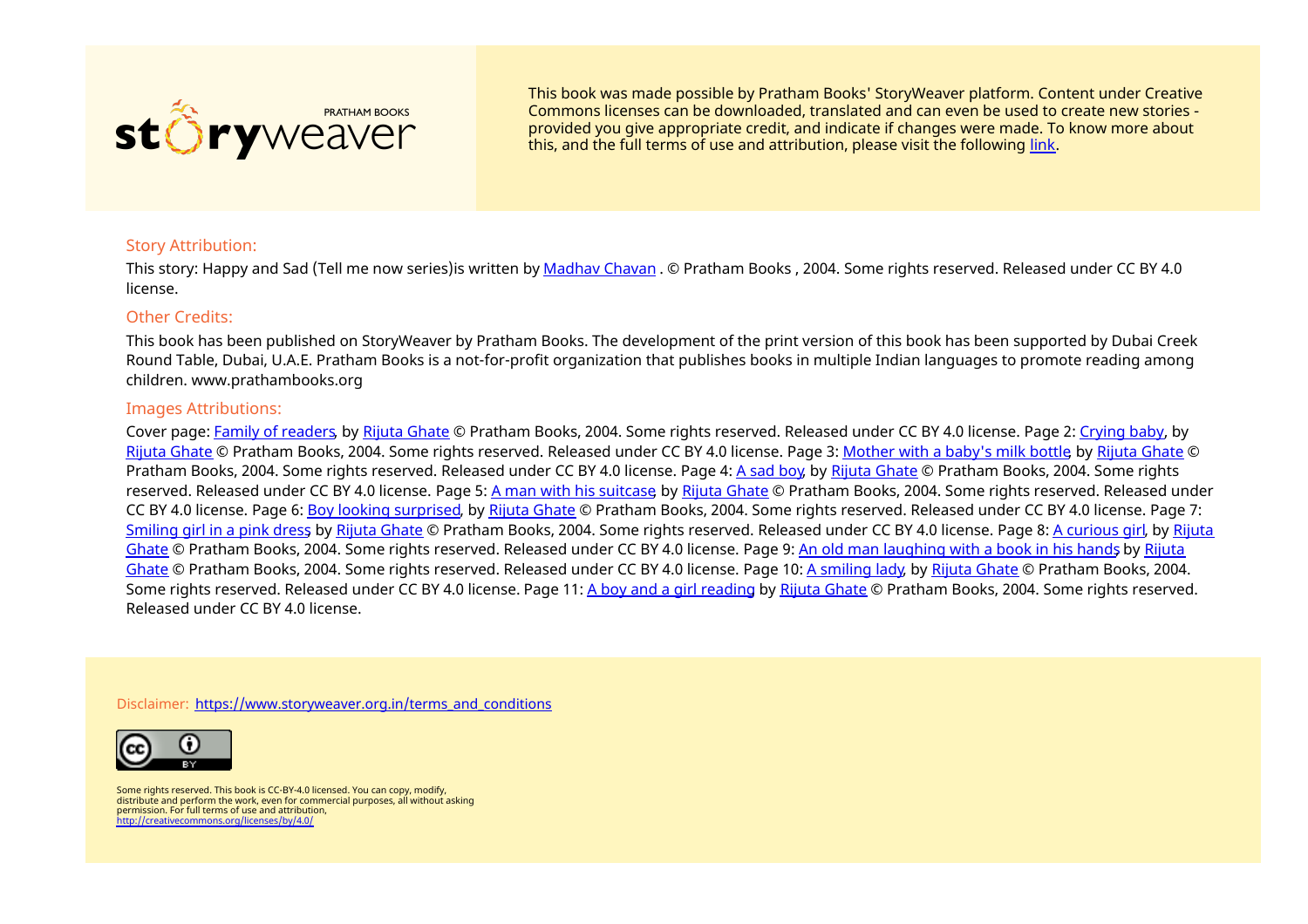

This book was made possible by Pratham Books' StoryWeaver platform. Content under Creative Commons licenses can be downloaded, translated and can even be used to create new stories ‐ provided you give appropriate credit, and indicate if changes were made. To know more about this, and the full terms of use and attribution, please visit the following [link](https://storyweaver.org.in/terms_and_conditions).

Images Attributions:

Page 12: A girl and a shy [bride](https://storyweaver.org.in/illustrations/1031-a-girl-and-a-shy-bride) by Rijuta [Ghate](https://storyweaver.org.in/users/22-rijuta-ghate) © Pratham Books, 2004. Some rights reserved. Released under CC BY 4.0 license.

Disclaimer: https://www.storyweaver.org.in/terms and conditions



Some rights reserved. This book is CC-BY-4.0 licensed. You can copy, modify, distribute and perform the work, even for commercial purposes, all without asking permission. For full terms of use and attribution, <http://creativecommons.org/licenses/by/4.0/>